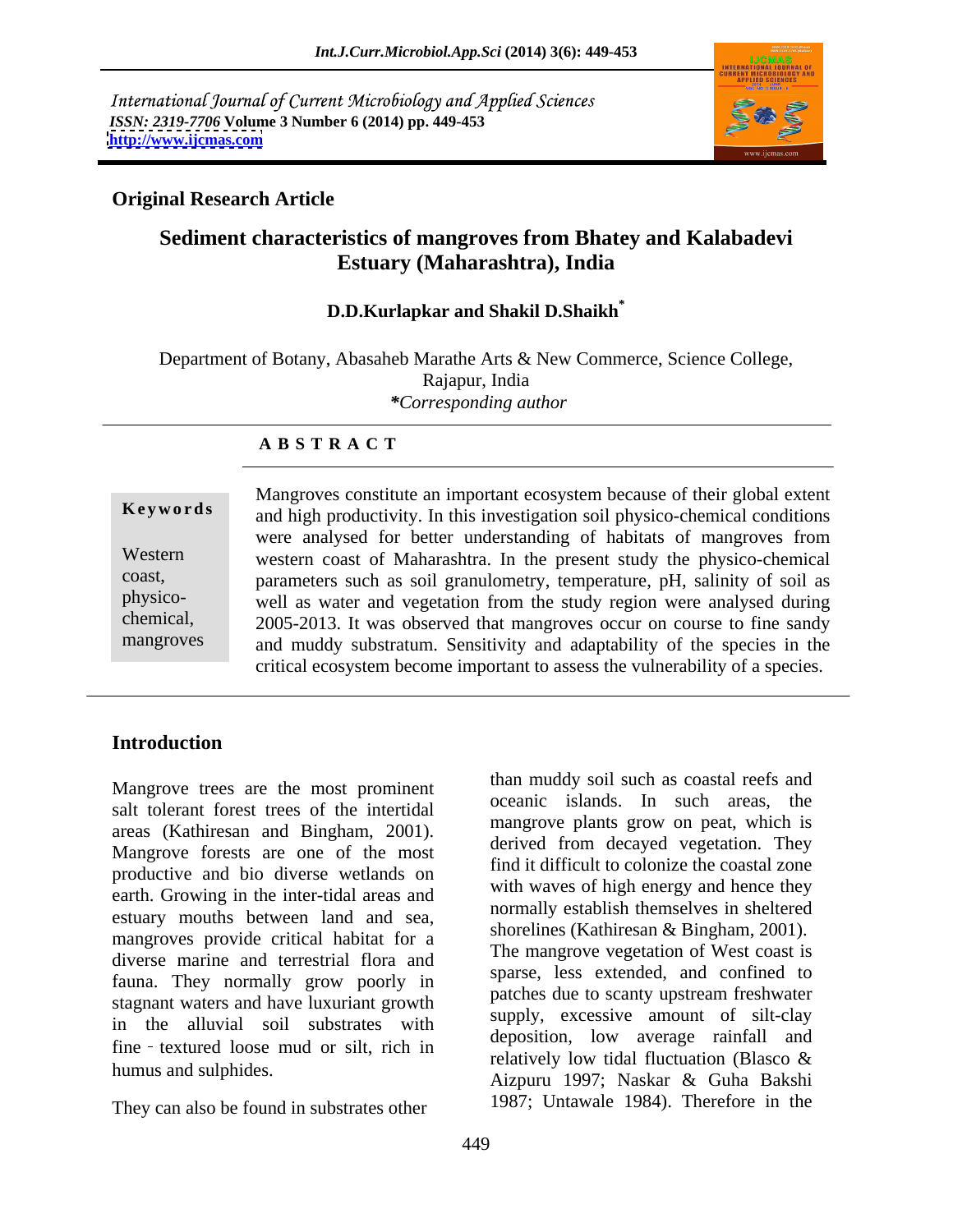present work, the main aim was to study of **Results and Discussion** mangroves sediment with respect to

study region lies between  $15^{\circ}$  44' to  $20^{\circ}$ as "Konkan". The region is a part of 1982). In the present investigation more attention was given to South-Western Maharashtra.

depth of  $10-20$  cm. They were brought to (weight/volume) suspension of soil in distilled water. The soil conductivity was measured using electrical conductivity (EC) meter (Systronics 304) and the soil

## **Results and Discussion**

physicochemical studies of the different Present study reveals that the occurrence sites from the study region. The study region of mangroves on coarse to fine sandy and **Materials and Methods** recorded on rocky and more gravelly **Study Area occurrence** of mangroves in cracks and The present study is carried out from the observed that mangroves themselves may coastal Maharashtra which is situated influence the sediments by promoting along the central west coast of India. The siltation (Davies, 1977). The soils studied 08' N latitude. This region is well known muddy nature at many locations of Deccan plateau. The estuaries Bhatye and variable and general range of mud depth is Kalabadevi are drowned valleys (Wagle, from 10 cm to 120 cm. However, at the muddy substratum, but no mangroves are substratum. Walsh (1974) has reported crevices of rocky shores. It is however during present work show swampy – different estuaries. The depth of mud is certain places dry as well as still deep muddy swamps are recorded.

**Methods** study is from 3.4 to 8.6 in case of Bhatye **Substrate collections and Soil analysis** Kalabadevi estuary, the range i from 6.4 to Soil samples were randomly collected, at a soil shows wide range from acidic to laboratory and air-dried, followed by Bhattacharya (1984), the mangrove areas sieving through 2 mm sieve and stored of Sunderbans show low pH in monsoon. prior to analysis. Measurement of pH was The pH of sediments in the mangrove made on pH meter (APX 175E) as 1:5 environment is subjected to change into organic matter by the method of Walkley location of estuary (Bhosale, 1990). In the and Black (1935) with some present investigation lower values of pH modifications. Soil moisture content was are recorded from Karla and Bhatye determined gravimetrically at 105°C estuary. The pH at these sites is hampered (Parent and Caron, 1993). by addition of domestic waste along with Soil density was calculated using a plastic might have resulted lowering the pH. Nair cylinder to take a sample of known *et al*., (1984) and Hossain *et al*., (1988) volume that was then oven-dried at least analysed that the lowering of pH caused 65°C for 72 hours and dry mass was by waste loads including distillery and determined. agricultural wastes. The range of soil pH recorded during the estuary while in case of Are and 7.9 and 4.4 to 8.1 respectively. The pH of alkaline. According to Chaudhary and addition of organic substances by mangrove flora and fauna, levels of carbonates and bicarbonates (Williams, 1987) and it is going to change due to fresh water influx in rainy season which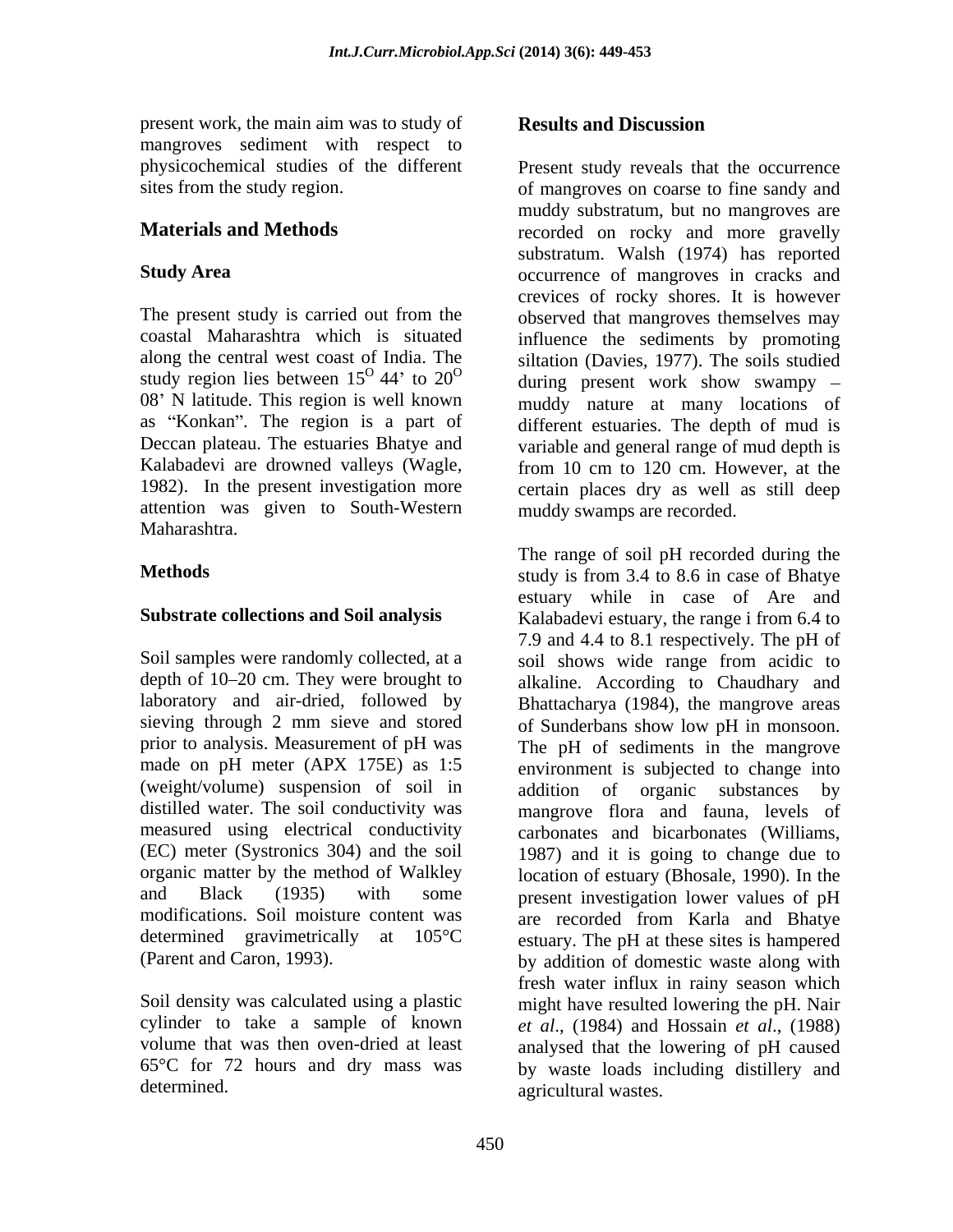| <b>S.No.</b> | <b>Species</b>                                | Family           | <b>Bhatye</b> | Kalabadevi |
|--------------|-----------------------------------------------|------------------|---------------|------------|
|              | Rhizophora mucronata Poir.                    |                  |               |            |
|              | 2. R. <i>apiculata</i> Blume                  |                  | $+$           | $+$        |
|              | 3. B. parviflora (Roxb.) Wight                | Rhizophoraceae   | $+$           | $\sim$     |
|              | 4. Ceriops tagal (Perr.) C. B.                |                  | $+$           | $^{+}$     |
|              | Rob                                           |                  |               |            |
|              | 5. Kandelia candel (L.) Druce                 |                  | $+$           | $\sim$     |
|              | 6. <i>Avicennia marina</i> (Forsk.)<br>Vierh  | Avicenniaceae    | $+$           |            |
| 7.           | A. officinalis Blume                          |                  | $+$           |            |
|              | 8. Sonneratia alba Smith                      | Sonneratiaceae   | $+$           | $^{+}$     |
|              | 9.   Aegiceras corniculatum (L)               |                  | $+$           |            |
|              | Blanco                                        | Myrcinaceae      |               |            |
|              | 10. Acanthus ilicifolius L.                   | Acanthaceae      | $+$           |            |
|              | 11. Excoecaria agallocha L.                   | Euphorbiaceae    | $+$           | $^{+}$     |
|              | 12. Lumnitzera racemosa Willd.   Combrataceae |                  | $+$           | $^{+}$     |
|              | 13. Clerodendrum inerme $(L)$                 |                  | $+$           | $+$        |
|              | Gaertn                                        | Verbenaceae      |               |            |
|              | 14. Premna integrifolia L.                    |                  | $\sim$        | $^{+}$     |
|              | 15. Salvadora persica L.                      | Salvadoraceae    | $+$           |            |
|              | 16. Derris heterophylla (Willd.)              |                  | $+$           | $+$        |
|              | Back<br>17. Pongammia pinnata Vent.           | Fabaceae         | $+$           | $\sim$     |
|              |                                               |                  |               |            |
|              | 18. Caesalpinia nuda L.                       | Caesalpiniaceae  | $+$           |            |
|              | 19. Thespesia populnea $(L.)$<br>Soland       | Malvaceae        | $+$           |            |
|              | 20. Aleuropus lagopoides $(L.)$               | Gramineae        | $+$           | $+$        |
|              | Trin                                          |                  |               |            |
|              | 21. Halophila beccarii Aschers                | Hydrocharitaceae | $+$           | $\sim$ $-$ |
|              | 22. <i>I pomea pescarpe</i> Sweet.            | Convolvulaceae   | $\sim$        | $+$        |

### **Table No.1** Mangrove species along Bhatey and Kalabadevi estuaries of South Western Maharashtra

The higher values are recorded from south estuary. The different pH values for the bank of Bhatye estuary. This may be due soil under different species may be due to to shallow water levels which causes more salinity and more pH, consequently during dry seasons. The pH does not show any gradient from mouth to upstream of the gradient from mouth to upstream of the The electrical conductivity (EC) shows

different addition of litter and microbial activities in the soil underneath.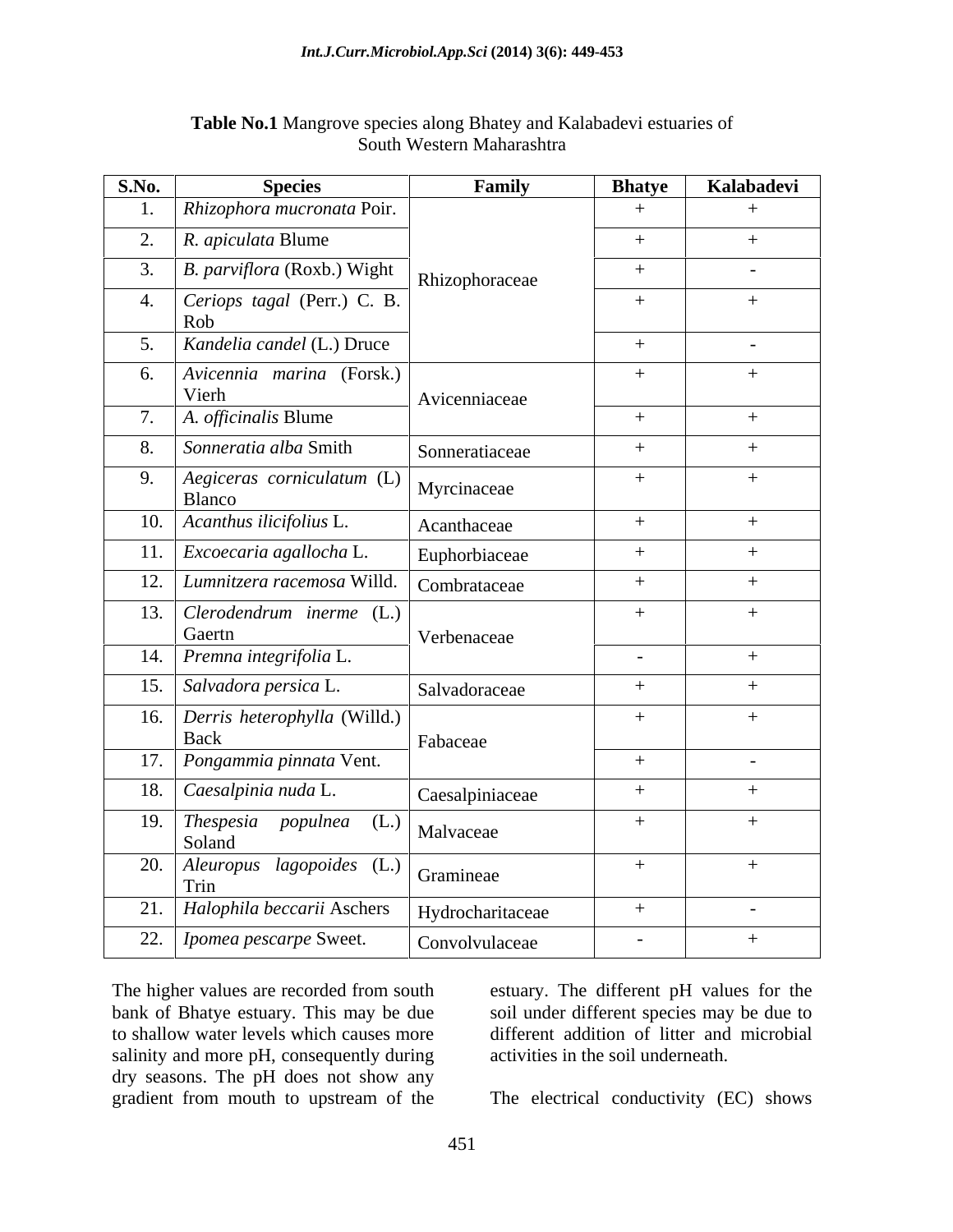wide range of values according to discussions that the dominance of vegetation dominated by the site. The EC mangroves from the study region is ranges from 2.9 to 13.1 mS/cm. Blasco governed by different conditions like soil (1975) has recorded EC for Indian and water salinity, tidal inundations, mangrove soil while Sah *et al*., (1886) has given range from 2.7 to 11.4 mS/cm for

Soil organic matter serves as an become important to assess the ranges from 6.81 to 10.22%. Naidoo and assessing the trend and rate of Raiman (1982) observed that mangrove environmental changes with special lowlands have higher soil organic matter than soils on upland positions. There is slight change in the soil density at various References localities. The growth responses of species at different localities are observed to be different. Almost all soil nitrogen and other important soil properties such as moisture retention, cation exchange report submitted to Department of capacity (CEC) and stabilization of soil aggregates are related to soil organic matter (De Ridder and Van Keulen, 1990; Rowell, 1994). Bhatye estuary has high soil organic matter  $(10.22\%)$  while, at mangroves of mangroves of  $(10.22\%)$  while, at a second state  $(38.357-374)$ . Kalabadevi it is much less as compared to other localities. Most soil organic matter busised, F. (1975). The mangroves of unline are defined from experience values are derived from organic carbon<br>  $R_{\text{total}}$  institute Francais De (C) because the quantitative determination of soil organic matter has high variability<br>
and successional security (Nalson and Fasc. 1: 1-175. and questionable accuracy (Nelson and Sommers, 1982). In case of water holding capacity (WHC) Bhatye estuary show highest value with higher percent of

The study area occupies more than 22 mangroves and their associates (Table:1). The dominance of the species changing at different sites. It is evident from foregoing sydler by Sydley Uni. Press, Sydley. 134-151.

discussions that the dominance of exposure to high energy tidal waves etc.

mangrove soils of Sunderbans. Sensitivity and adaptability of the indispensable source of plant nutrients and vulnerability of a species. Adaptive enhances soil biological, chemical and capacity of some of them can be improved physical properties (Mokwunye *et al.*, by management intervention, especially by 1996). At study site the organic matter planting them in suitable areas after soil were higher in organic matter than the reference to substratum. Therefore, these non-mangrove soil. According to studies will help in the management and Rasmussen and Collins (1991), soils in conservation of mangrove ecosystems mangrove species in the critical ecosystem become important to assess the by management intervention, especially by planting them in suitable areas after assessing the trend and rate of environmental changes with special from the Maharashtra.

# **References**

- Bhosale, L. J. (1990). Human impact on primary productivity and regeneration of mangroves of Maharashtra. Final report submitted to Department of Environment and Forest, Govt. of India, New Delhi. 276p.
- Blasco, F. & M. Aizpuru (1997). Classification and evolution of the mangroves of India. Tropical Ecology 38: 357-374.
- Blasco, F. (1975). The mangroves of India. Institute Francais De Pondicherry Travaux de la section. Scientifique of technique. Tome XIV. Fasc. 1: 1-175.
- moisture content (53.23%).<br>Environmental mutagenesis Chaudhary, A. and Bhattacharya (1984). Mangrove ecosystems of Sunderbans in virgin and reclaimed areas with special reference to productivity. Environmental mutagenesis Newsletter, 3 (1 and 2): 57-79.
	- Davies, J. L. (1977). "The Coasts" In : D. N. Jeans (ed.) Australian Geography. Sydney Uni. Press, Sydney. 134-151.